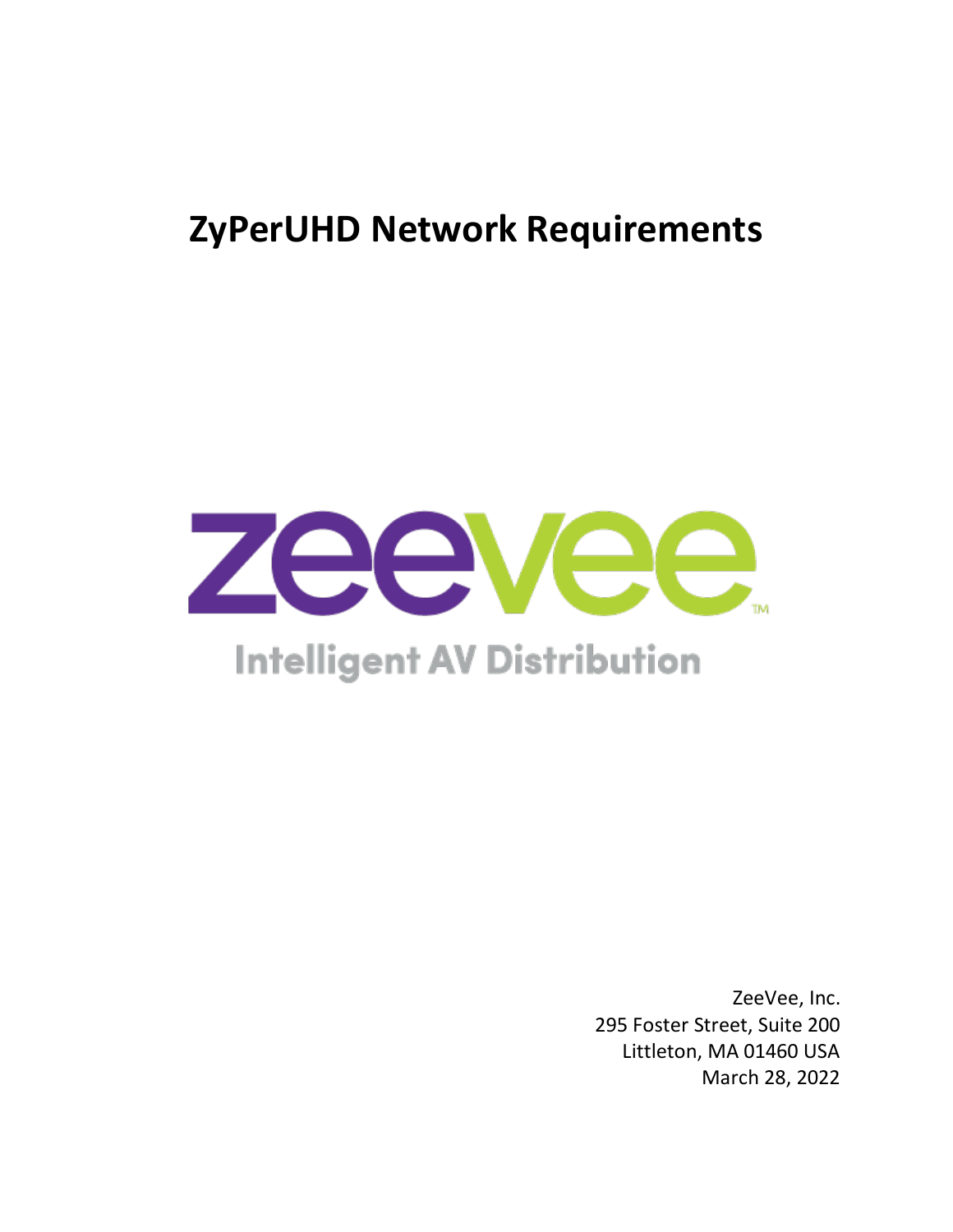

# **Table of Contents**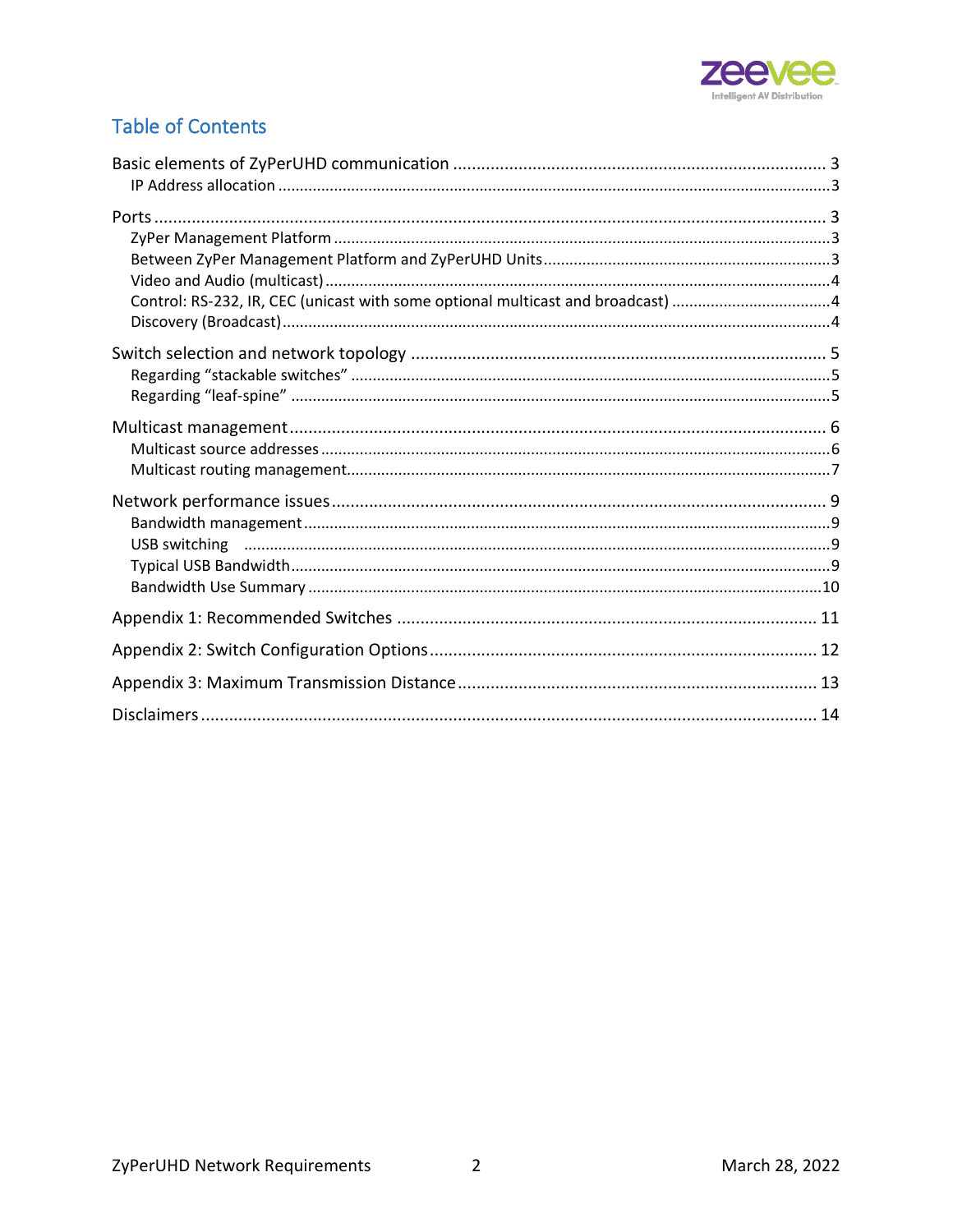

# <span id="page-2-0"></span>Basic elements of ZyPerUHD communication

ZyPerUHD uses layer 2 / layer 3 IPV4 protocols

## <span id="page-2-1"></span>IP Address allocation

IP Addresses for the ZyPerUHD units can be allocated using any of the following mechanisms:

- 1. Link-Local By default the ZyPerUHD will automatically assign a Link-Local address in the 169.254.x.x range. This can be manually changed to DHCP or Static address selection.
- 2. DHCP If a DHCP server is located on the network the ZyPerUHD can be configured to obtain an IP address from this source. Note this selection must be done manually as default is Link-Local.
- 3. Static The ZyPerUHD units can always be configured manually with a Static IP address.

#### <span id="page-2-2"></span>Ports

The following Ports are used by the ZyPerUHD and the ZyPer Management Platform

#### <span id="page-2-3"></span>ZyPer Management Platform

Maestro (GUI): TCP port 80 Telnet: TCP port 24 SSH: TCP port 22 FTP: (default) TCP ports 20 and 21 FTP: (passive) TCP ports 21 and some port >1023

<span id="page-2-4"></span>Between ZyPer Management Platform and ZyPerUHD Units

General communications: UDP port 1234 Discovery: UDP port 3333

**Note:** The RS232 connection only has "device to server" support. So, the server uses the TCP Port 24 for general communication with the devices and to read the input that was sent on the RS232 to the device.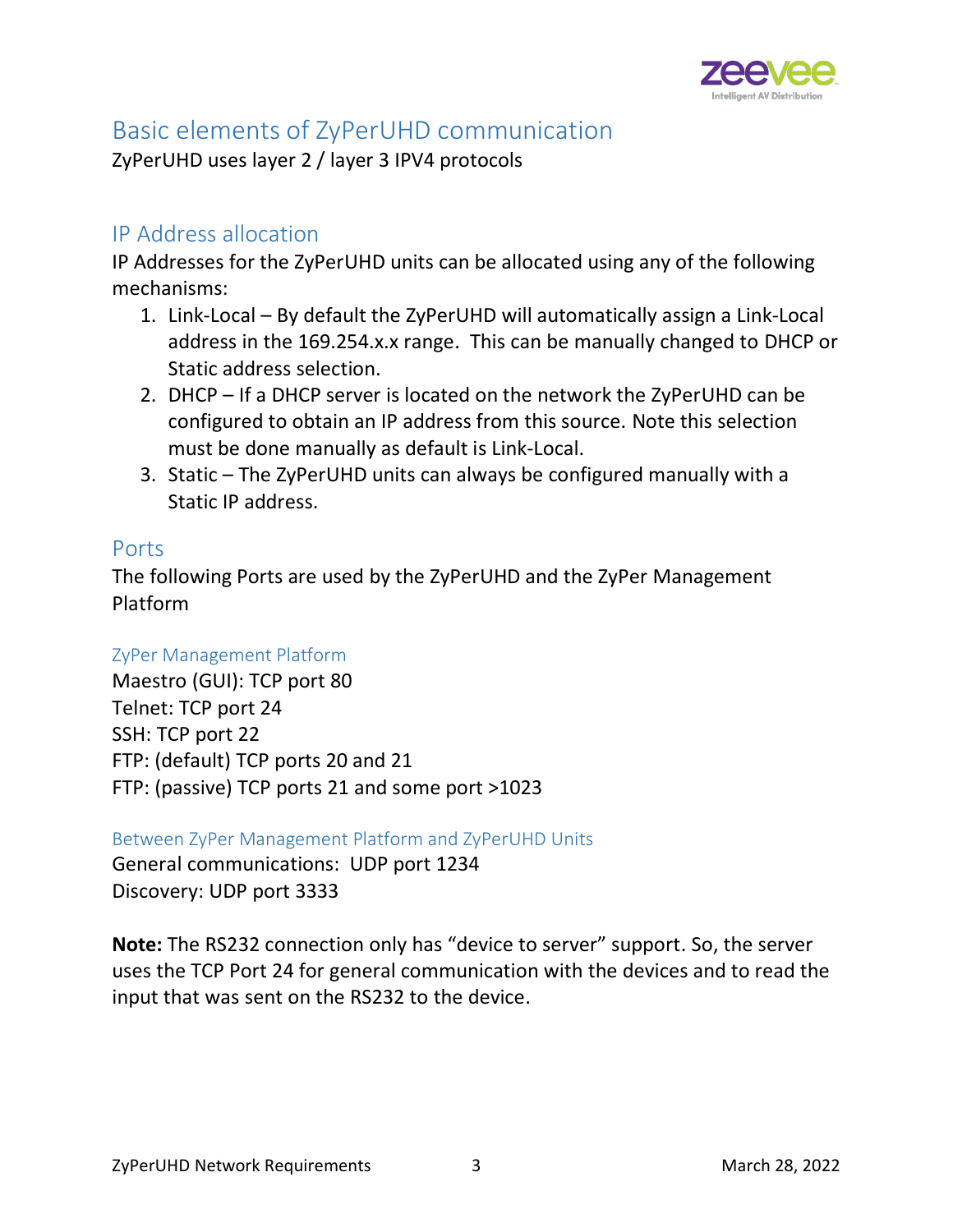



# <span id="page-3-0"></span>Video and Audio (multicast)

The focus of ZyPerUHD is transporting high resolution video and audio data across 1 Gb Ethernet networks. A typical video data stream consumes twenty megabits per second, depending on its resolution format. In order to manage this bandwidth, the basis of ZyPerUHD's AV transmission protocol is multicasting. This way, these high data rate streams are only sent through ports across links where they are needed. Some of the most serious considerations for network deployment – especially in multi- switch environments – are around ensuring that the network is setup to handle this properly. Bandwidth management is a key design consideration. Any significant loss of data (due to oversubscription or other reason) will result in visible on-screen problems. Ensuring that high data rate streams are routed *only* where they are needed is critical.

# <span id="page-3-1"></span>Control: RS-232, IR, CEC (unicast with some optional multicast and broadcast)

ZyPerUHD carries various low-speed control communications as well. These signals are typically triggered by a user-facing control system and are used to control things like turning on and off a display. RS-232, IR and CEC signals are included here. These packets are typically sparse, and data rates are in kilobits per second. The data packets are always unicast between the ZyPer Management Platform and ZyPerUHD endpoints. Sometimes the communication is directly between endpoints.

## <span id="page-3-2"></span>Discovery (Broadcast)

ZyPerUHD runs its own discovery mechanism. It relies on broadcast communication between the ZyPer Management Platform and all endpoints.

The ZyPer Management Platform transmits a broadcast UDP packet to port 3333 out the video network interface. ZyPerUHD devices that receive this packet will send a unicast response. In order to discover the ZyPerUHD's across VLANs the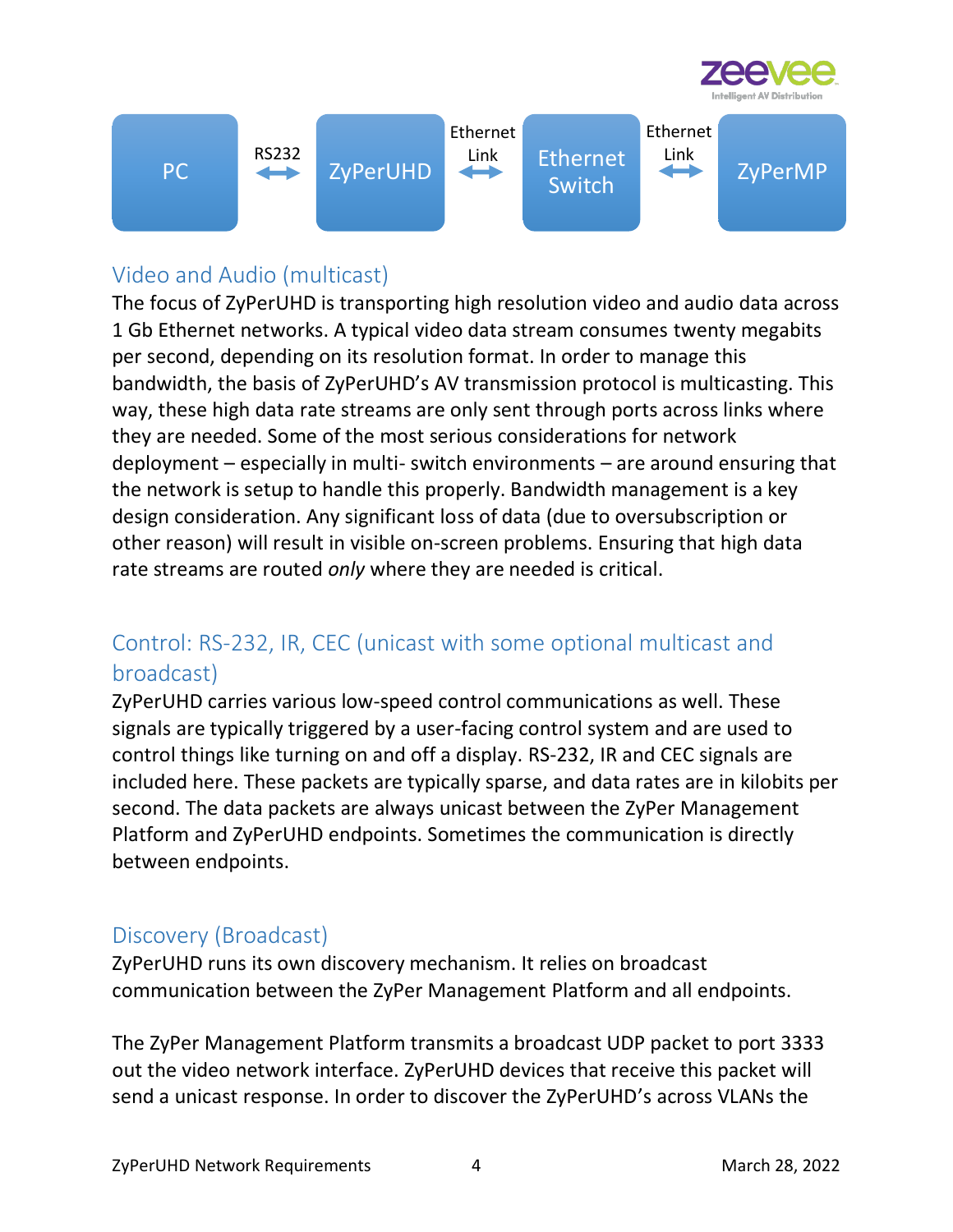

user would need to forward broadcast UDP traffic with a destination port of 3333 from the ZMP VLAN to all endpoint VLANS.

**Note:** Supporting multicast content delivery over multiple VLANs requires an experienced network engineer to configure the switches/network. The information above is provided for information purposes only. ZeeVee can only provide very limited support in configuring such a network. The implementation is almost entirely left to the end customer.

# <span id="page-4-0"></span>Switch selection and network topology

ZyPerUHD is compatible with any 1 Gb Ethernet switch that has Layer 2/3 "nonblocking" switching capabilities. Support for multicast, IGMPv2 with IGMP snooping is required. IGMP v2 fast-leave is required. Jumbo Frames (9000 bytes or greater) are also required.

When IGMPv2 fast-leave is configured, when the device receives a leave message, it immediately stops forwarding to that port.

Most switches' default behavior is to broadcast multicast packets. Watch out for this and make sure to enable multicast and IGMP before trying to use ZyPerUHD.

**Note:** ZyPerUHD devices support IGMPv2 but are compatible with IGMPv3 networks. (Routers)

# <span id="page-4-1"></span>Regarding "stackable switches"

A stackable switch works with other stackable switches to present themselves as one cohesive "single switch." The entire system can be easily configured from a single IP address. This type of system is compatible with ZyPerUHD, but note that bandwidth must still be managed. Typically, a system of stackable switches is *not*  fully non-blocking, meaning that there will be bottlenecks (often 10 Gb links between switches with 24, 48, or more 1 Gb ports). Bandwidth demands of the ZyPerUHD system must be compared against the user requirements (how much video must be routed over the stacking ports to meet the user requirements) and all this must be considered in the design of the system's connectivity.

## <span id="page-4-2"></span>Regarding "leaf-spine"

Leaf-spine comes into play when number of endpoints surpasses the size of a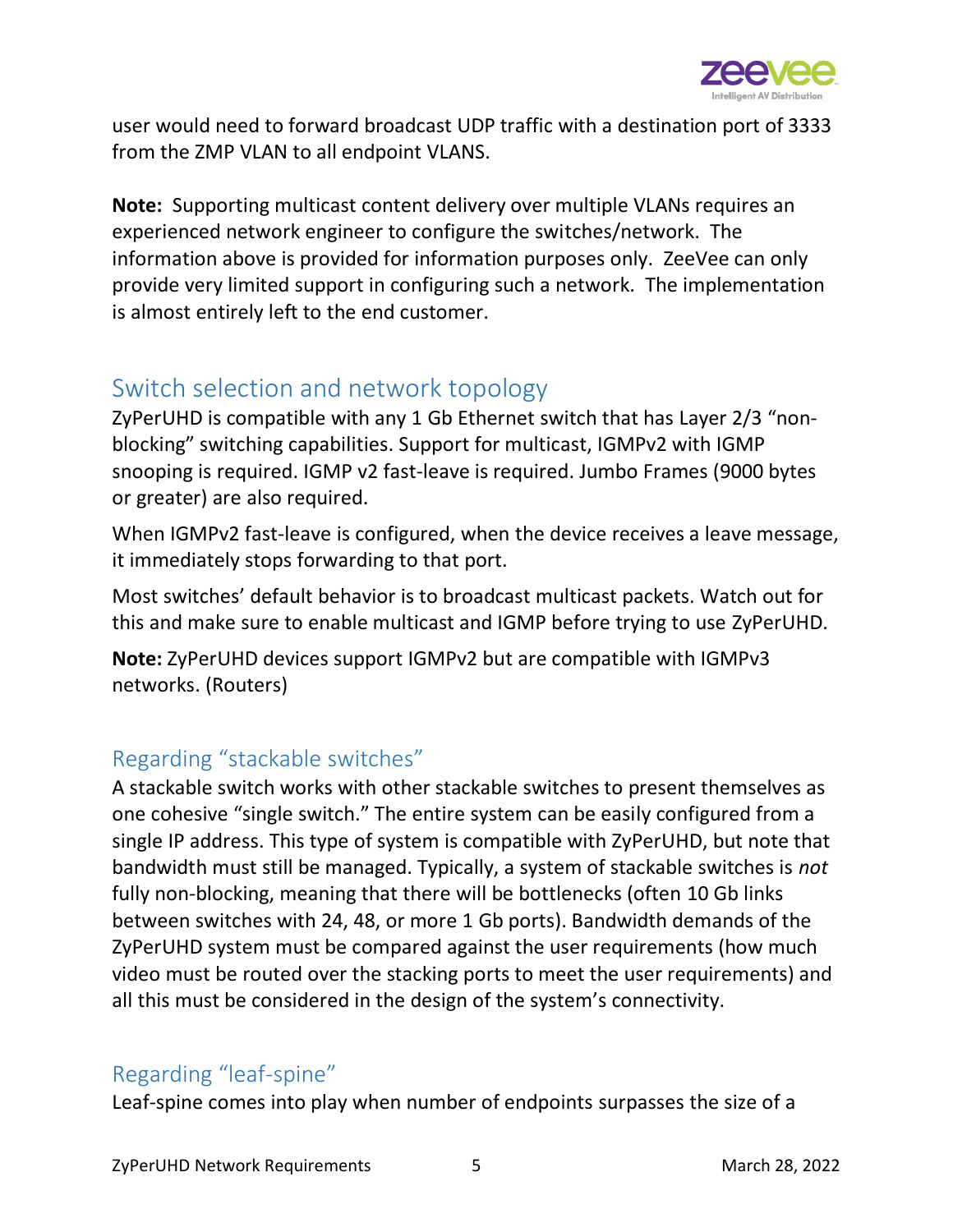

single switch. ZyPerUHD devices connect to leaf switches and leaf switches connect to spine switches. Leaf's mesh into spines meaning that every leaf is connected to every spine. This is compatible with ZyPerUHD but like for Stackable switches, bandwidth has to be managed where the limiting factor will be the trunk bandwidth between leaves and spines.



**Figure: Illustration of leaf-spine topology**

# <span id="page-5-0"></span>Multicast management

In order to minimize overall bandwidth consumption, ZyPerUHD relies on multicast routing for distributing audio and video data. The basic idea is to *only*  send AV data through switch ports where it is needed.

*Important note: the switch must be configured to drop any packets from a multicast stream with no subscribers. Some switches could treat such packets as broadcast and impact the bandwidth and performance of the entire network.* 

### <span id="page-5-1"></span>Multicast source addresses

The ZyPerUHD transmitter units will automatically select an available multicast source address. Each transmitter will be assigned up to three multicast source addresses. The addresses and ranges are as shown below:

• Video, including the embedded audio from an HDMI source and downscaled video for preview. 234.0.0.1 to 234.255.255.255

The multicast address cannot be manually changed by the user.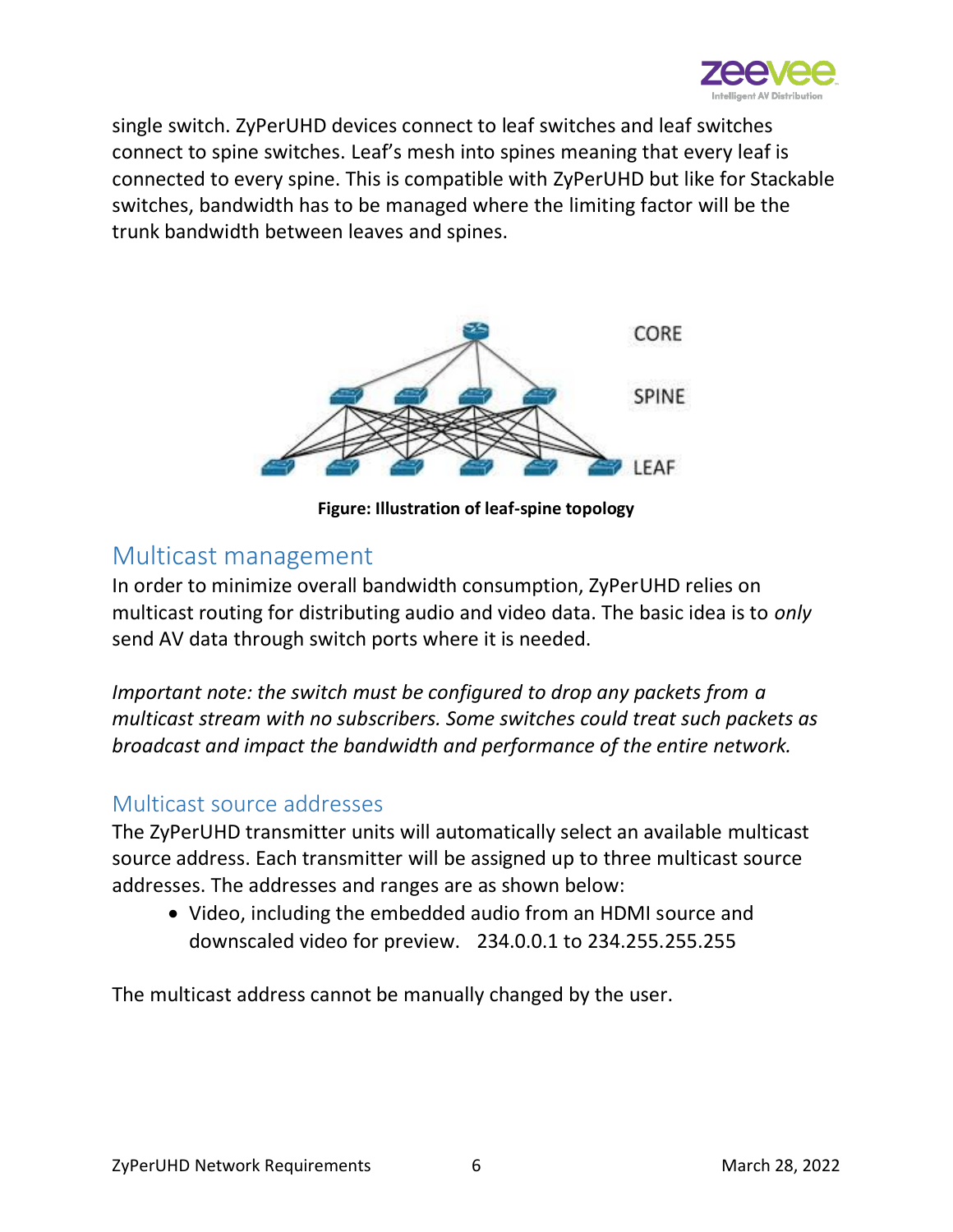

## <span id="page-6-0"></span>Multicast routing management

In a single switch environment, IGMP suffices to enable the switch to understand which traffic must be routed to which ports. In a ZyPerUHD system, the switch will only route a transmitted video to those ports where a ZyPerUHD receiver has requested a particular stream. In a multi-switch environment, higher-level protocols must be employed so that "switch X" can understand which streams are demanded by receivers connected to "switch Y."

The basic communication flow is:

- 1. Switch X is connected to switch Y via a 10 Gb trunk link. No video traffic is currently passing between them.
- 2. Transmitter 1 is connected directly to switch X, and sending stream A into that switch.
- 3. Switch X needs to notify switch Y that stream A exists. Stream A still does not traverse the trunk link.
- 4. Receiver 1 is also connected directly to switch X, and makes an IGMP request to switch X for stream A.
- 5. Switch X begins routing stream A to receiver 1, who displays the video signal. Still there is NO video traffic across the trunk port between switches.
- 6. ZyPerUHD receiver 2 is connected directly to switch Y.
- 7. ZyPerUHD receiver 2 requests stream A by issuing an IGMP request to switch Y (which receiver 1 is connected to directly).
- 8. Switch Y realizes that it does not have access to stream A, but switch X has notified switch Y about stream A.
- 9. Switch Y sends a request to switch X to provide stream A across the trunk link.
- 10.Switch X complies, begins routing stream A across the trunk link to Switch Y, and switch Y begins providing stream A to receiver 2.
- 11.Later, if receiver 2 releases his IGMP subscription to stream A (and no other receivers on switch Y have requested stream A), then stream A should be removed from the trunk link.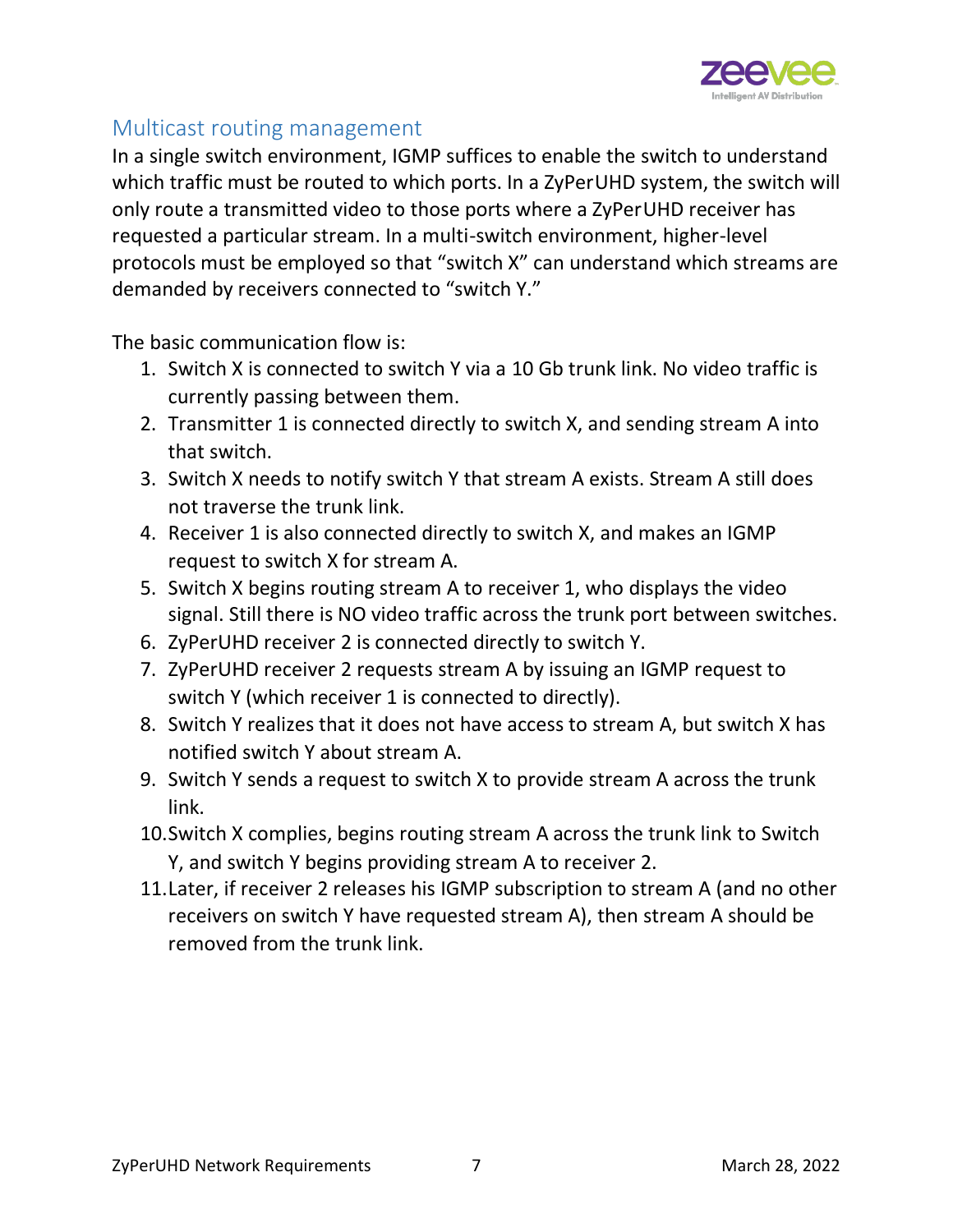



Receiver 2 Stream A

The implementation of these higher-level protocols is vendor specific. One example of such a protocol is Protocol Independent Multicast (PIM), implemented by Extreme Networks and others.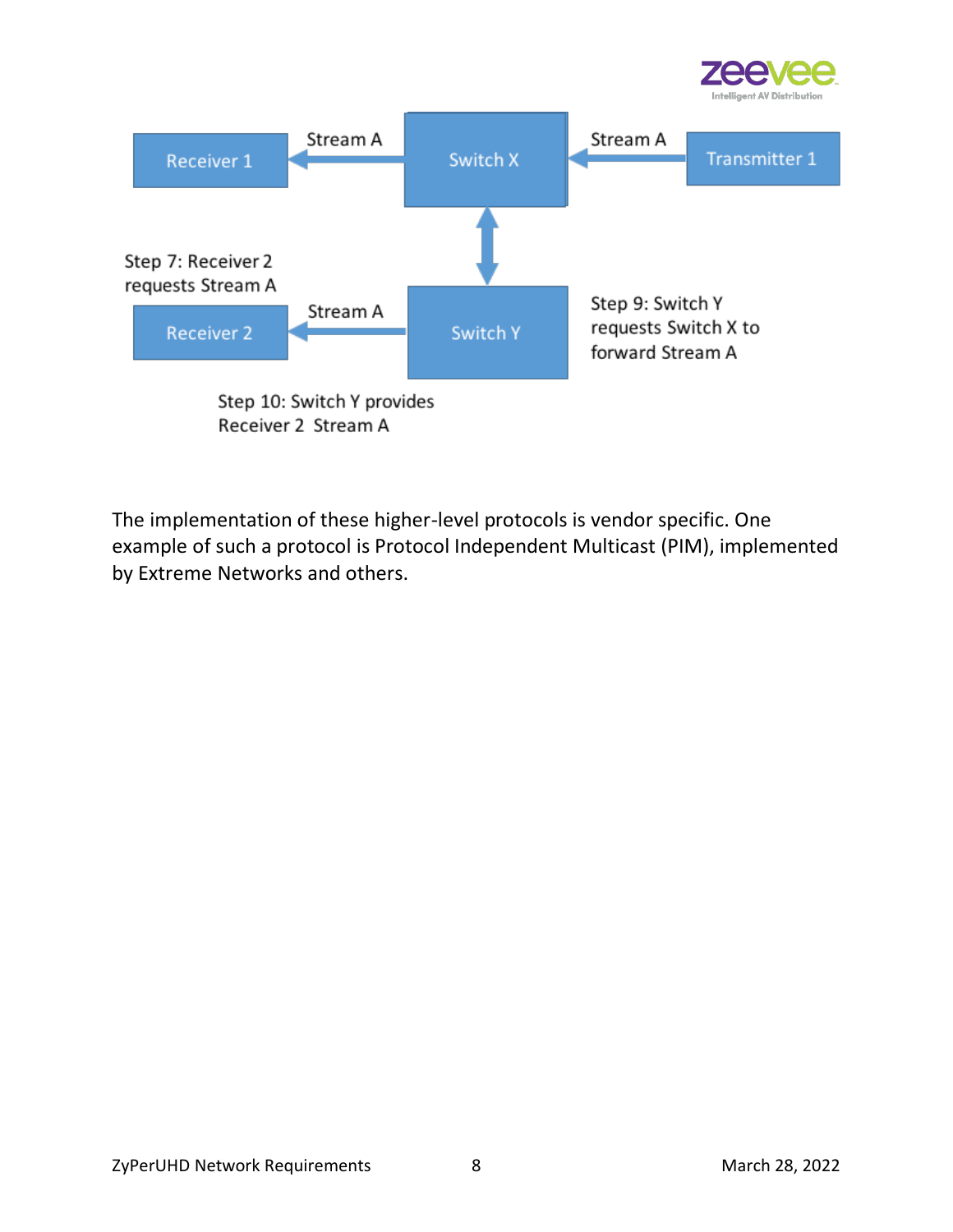

# <span id="page-8-0"></span>Network performance issues

## <span id="page-8-1"></span>Bandwidth management

The ZyPerUHD video system has no tolerance for link oversubscription. Lost packets translate to lost pixels on screen. Video data is transmitted via UDP, so there is no retransmission (since retransmitted packets would be too late anyway). Any significant loss of data will result in significant image problems on screen.

The easiest solution is to design a fully non-blocking network. This is relatively straightforward for smaller systems, with affordable "top of rack" switches ranging to around 100 non-blocking ports. Beyond that size, blade-based systems of non-blocking switches exist, but can be expensive. A spine and leaf architecture may be more affordable, and also may fit more neatly in the physical layout of the network.

To design a cost-efficient system, the video routing use cases must be carefully considered and weighed against bandwidth availability.

#### <span id="page-8-2"></span>USB switching

ZyPerUHD products that include USB switching accomplish this over Ethernet through the use USB controller chipset. This chipset uses broadcast, multicast, and unicast communication to create the feature set. As long as the rules for handling ZyPerUHD AV traffic are adhered to, then USB will work. There are no special additional rules for USB. However, do consider that USB traffic will also eat into system bandwidth. Complex Ethernet devices can consume hundreds of megabits per second. When a point to point link is established between two USB endpoints, the Ethernet communication is unicast.

#### <span id="page-8-3"></span>Typical USB Bandwidth

USB devices have instantaneous and operating bandwidths. For example, High Speed devices have an instantaneous bandwidth of 480Mb/s. However, real world throughput of an individual device is never the full transfer rate. USB devices connected to a PC, must share the available USB bandwidth. Each device does not have an instantaneous bandwidth of 480Mb/s. The typical operating bandwidth of several USB devices are shown in the table below to demonstrate the different bandwidths that might be encountered.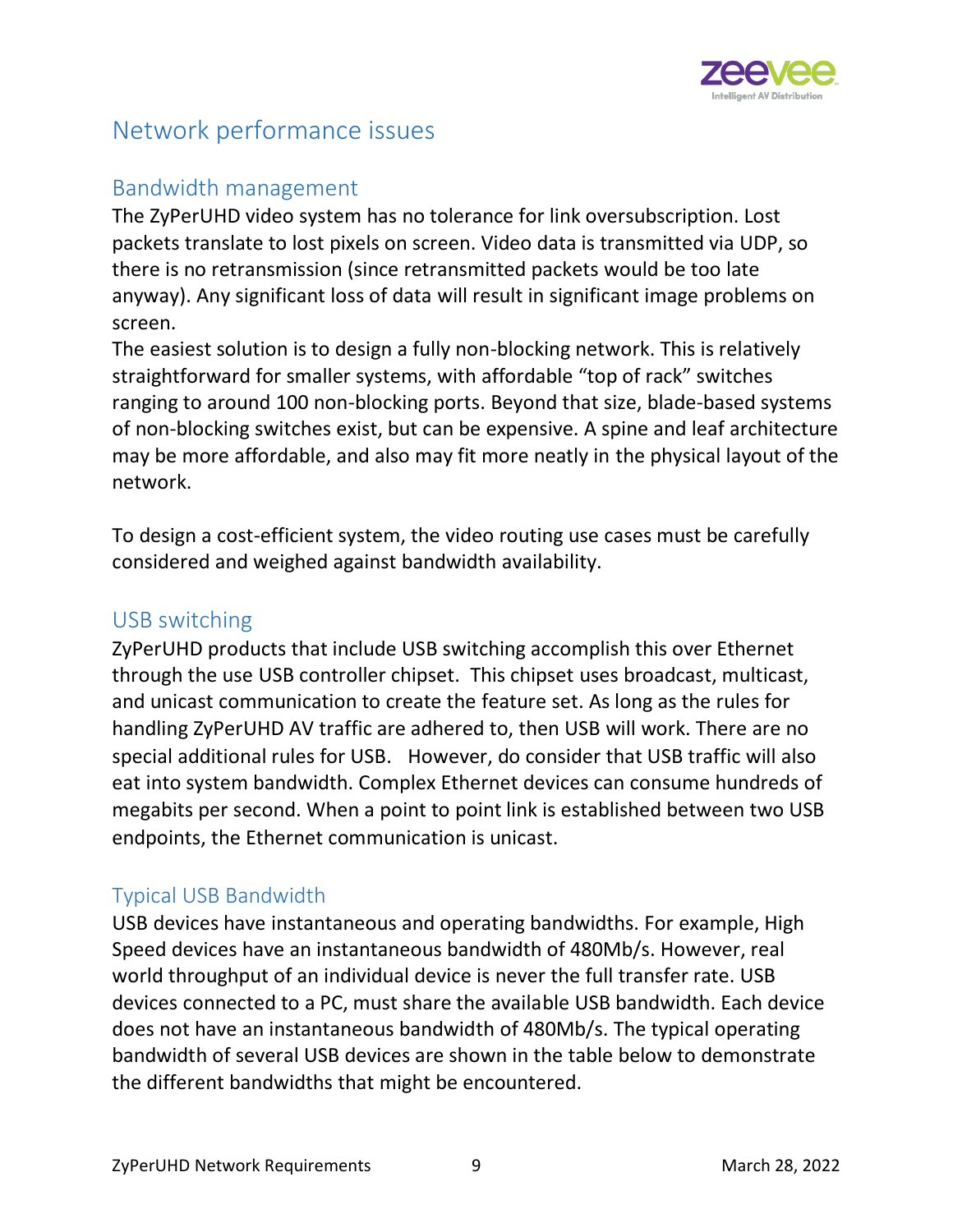

| <b>Device</b>                  | <b>Typical USB Bandwidth Required</b> |
|--------------------------------|---------------------------------------|
| <b>Mouse</b>                   | $< 100$ Kb/s                          |
| Keyboard                       | $17$ Kb/s                             |
| <b>Flash Drive</b>             | 80 Mb/s                               |
| DVD or CD Writer               | $80$ Mb/s                             |
| <b>Interactive White Board</b> | $100$ Kb/s                            |
| <b>Hard Disk</b>               | 336 Mb/s maximum                      |

### <span id="page-9-0"></span>Bandwidth Use Summary

The ZyPerUHD can transmit AV data from multiple sources simultaneously over the 1 Gb Ethernet port. These sources include: HDMI (Video and Audio), USB, Audio, RS-232 port and CEC data. Maximum bandwidth of each port is shown below:

| ZyPerUHD Port        | <b>Maximum Bandwidth</b>                       |
|----------------------|------------------------------------------------|
| HDMI (Video + Audio) | 400 Mbits/sec (fixed maximum data rate         |
|                      | regardless of input resolution and frame rate) |
| <b>RS-232</b>        | 115 Kbits/sec                                  |
| <b>USB</b>           | 480 Mbits/sec (Typically much lower)           |
| Audio                | 2.3 Mbits/sec (2 channels, 24 bits@48          |
|                      | kHz/channel)                                   |
| <b>IR</b>            | 60 Kbits/sec                                   |
| <b>CEC via HDMI</b>  | 1 Kbit/sec                                     |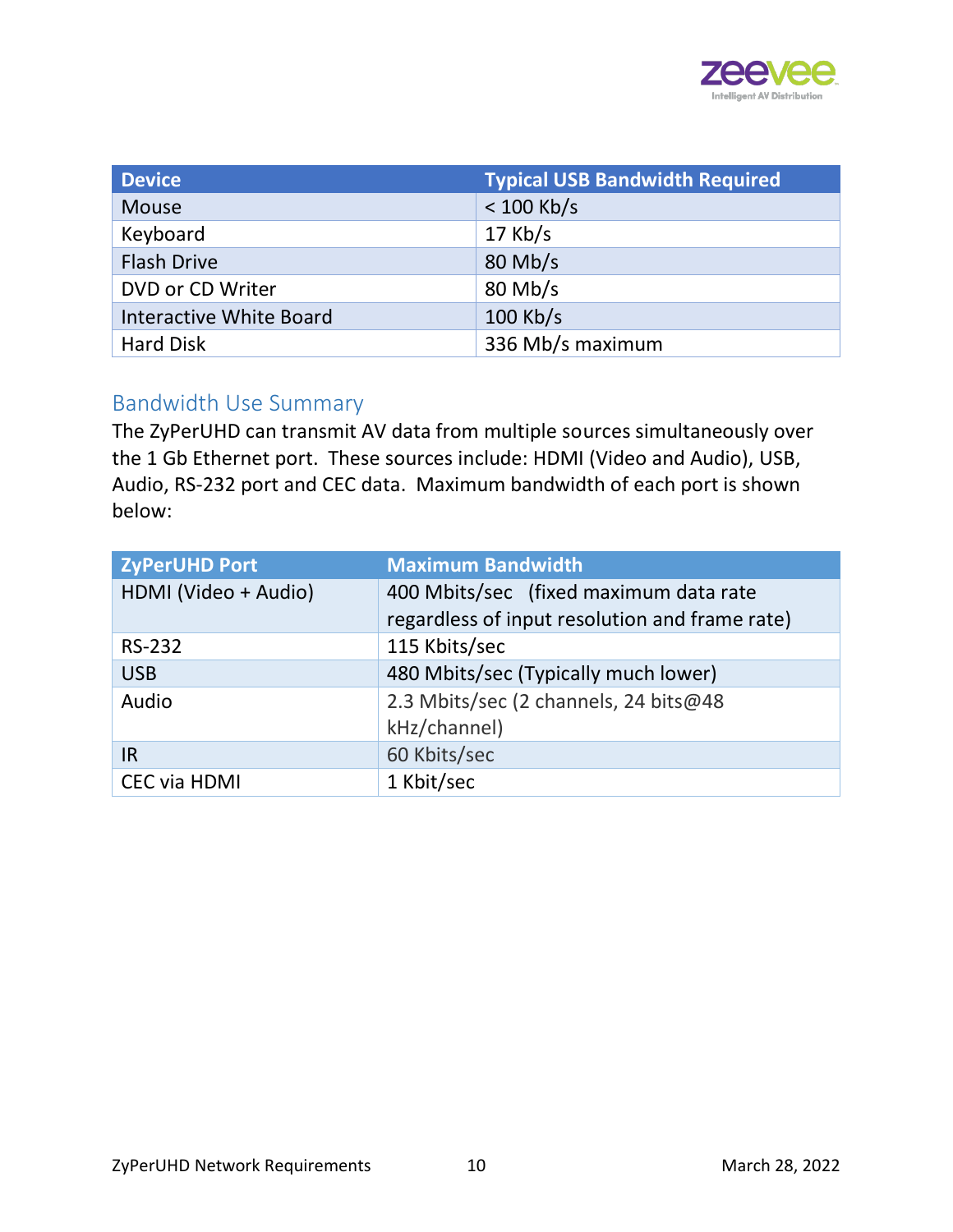

# <span id="page-10-0"></span>Appendix 1: Recommended Switches

The following 1Gbit switches are recommended for use with the ZyPerUHD. Please note this is not an all-inclusive list. There are many other switches available that will function with the ZyPerUHD.

| <b>Manufacturer</b> | <b>Model #</b>                   | <b>Number of</b><br><b>1Gbit Ports</b> | <b>Notes</b>                                          |
|---------------------|----------------------------------|----------------------------------------|-------------------------------------------------------|
| Netgear             | M4300-28G                        | 24                                     | Includes two 10Gbit RJ45 and<br>two 10Gbit SFP+ Ports |
| Netgear             | M4300-52G                        | 48                                     | Includes two 10Gbit RJ45 and<br>two 10Gbit SFP+ Ports |
| Netgear             | M4300-28G-PoE+<br>(GSM4328PA)    | 24                                     | PoE+ with four 10Gbit ports                           |
| Netgear             | M4300-52G-PoE+<br>(GSM4352PA)    | 48                                     | PoE+ with four 10Gbit ports                           |
| Netgear             | M4250-10G2F-PoE+<br>(GSM4212P)   | 8                                      | PoE+ with two 1G SFP ports                            |
| Netgear             | M4250-10G2XF-PoE+<br>(GSM4212PX) | 8                                      | PoE+ with two 10 SFP+ ports                           |
| Netgear             | M4250-26G4F-PoE+<br>(GSM4230P)   | 24                                     | PoE+ with four 1G SFP ports                           |
| Netgear             | M4250-26G4XF-PoE+<br>(GSM4230PX) | 24                                     | PoE+ with four 10G SFP+ ports                         |
| Netgear             | M4250-40G8F-PoE+<br>(GSM4248P)   | 40                                     | PoE+ with eight 1G SFP ports                          |
| Netgear             | M4250-40G8XF-PoE+<br>(GSM4248PX) | 40                                     | PoE+ with eight 10G SFP+ ports                        |
| CommScope/Ruckus    | ICX7150-24P                      | 24                                     | PoE+ with four 10G SFP+ ports                         |
| CommScope/Ruckus    | ICX7150-48PF                     | 48                                     | PoE+ with four 10G SFP+ ports                         |
| Arista              | 7010T-48                         | 52                                     | Includes four 10Gbit SFP+ ports                       |
| Luxul               | XMS-7048P                        | 48                                     | PoE+ with two 10Gbit ports                            |
| Luxul               | <b>XMS-5248P</b>                 | 48                                     | PoE+ with four 10Gbit ports                           |
| Luxul               | XMS-2624P                        | 24                                     | PoE+ with two 10Gbit ports                            |
| Luxul               | AMS-2624P                        | 24                                     | PoE+ with two 10Gbit ports                            |
| Luxul               | AMX-4424P                        | 24                                     | PoE+ with two 10Gbit ports                            |
| TP-Link             | <b>TL-SG3452P</b>                | 48                                     | PoE+ with four 1G SFP ports                           |

**Luxul Notes**: Beware of the raised PoE button on lower left of the XMS-7048P. Hitting this button by accident will disable PoE and all ZyPerUHD units will lose power. You may need to disconnect all non-PoE devices to re-enable PoE on the switch.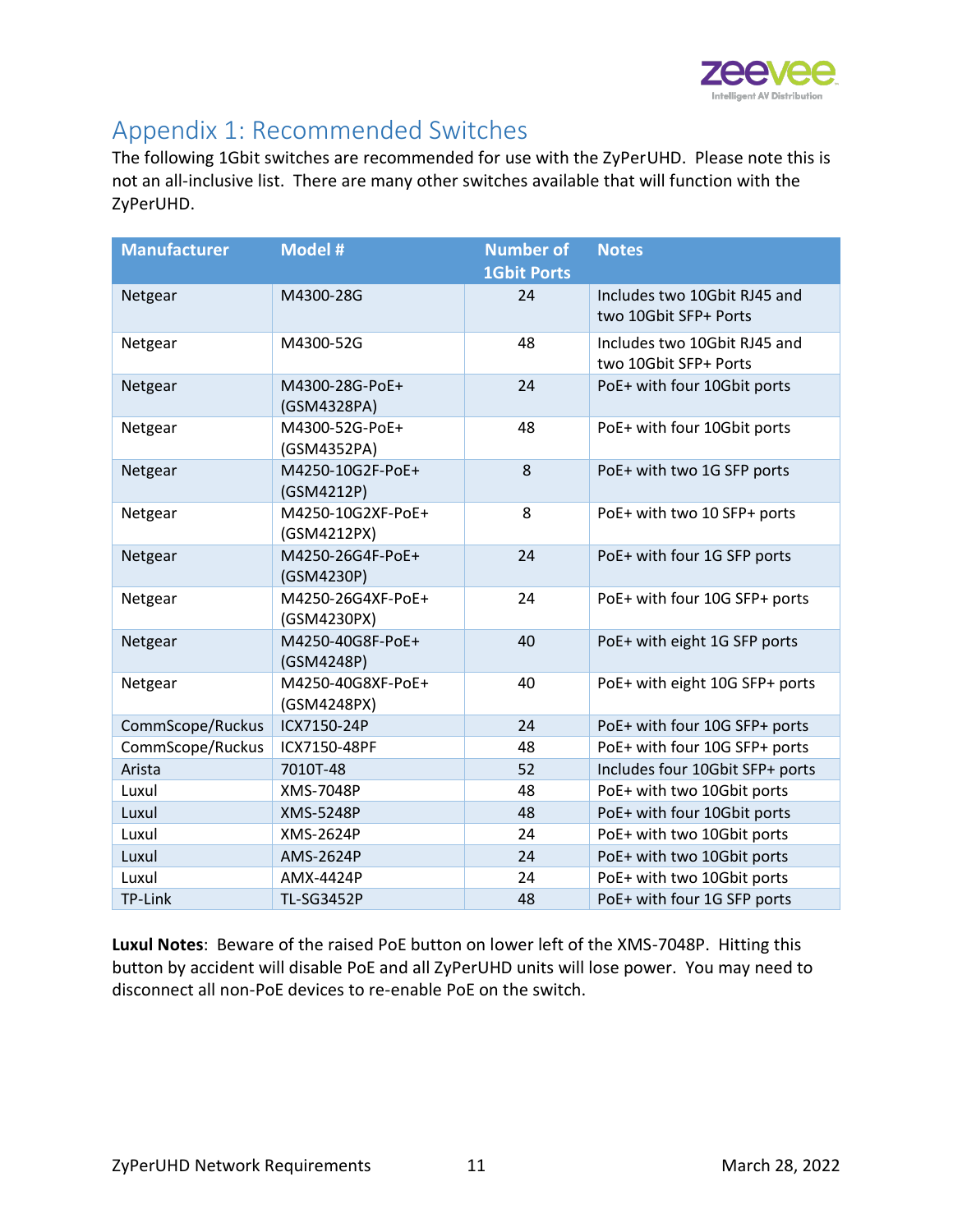

# <span id="page-11-0"></span>Appendix 2: Switch Configuration Options

Some Switches will work directly out of the box with zero configuration required. Nearly all switches however will provide the user some ability to customize the configuration. The list below includes various switch configuration options that ZeeVee has encountered. Look for these or similar options when configuring your switch.

- 1. Enable IGMP Snooping
	- a. Must be enabled
- 2. Enable IGMP Snooping on VLAN used by ZyPerUHD
	- a. Must be enabled when all ports default to VLAN1
- 3. Filter/Drop unregistered Multicast traffic
	- a. If not applied, the behavior of the switch will be to broadcast multicast packets if the switch has no known destination for that packet.
	- b. Must be enabled if found
- 4. Unregistered Multicast Flooding
	- a. Must be disabled if found
- 5. Filter Unregistered Multicast (different wording than number 4 above) a. Must be enabled if found
- 6. Disable IGMP Query (Except on Cisco switches)
- 7. Disable IGMP Query on VLAN used by ZyPerUHD
- 8. Validate IGMP IP Header
	- a. Must be **disabled** if found
- 9. Set IGMP Version to IGMP V2
	- a. Must be set if found
- 10.Enable FASTLEAVE on port X
	- a. Should be enabled, if found
- 11.Enable FASTLEAVE for VLAN used by ZyPerUHD
	- a. Should be enabled if found
- 12.Jumbo Frame or (Frame Size)
	- a. Enable or set to 9000 bytes or larger
- 13.Disable Multicast Storm Control on Netgear ProSafe XS708T*. (Security-Traffic Control-Storm Control-Status=Disable)*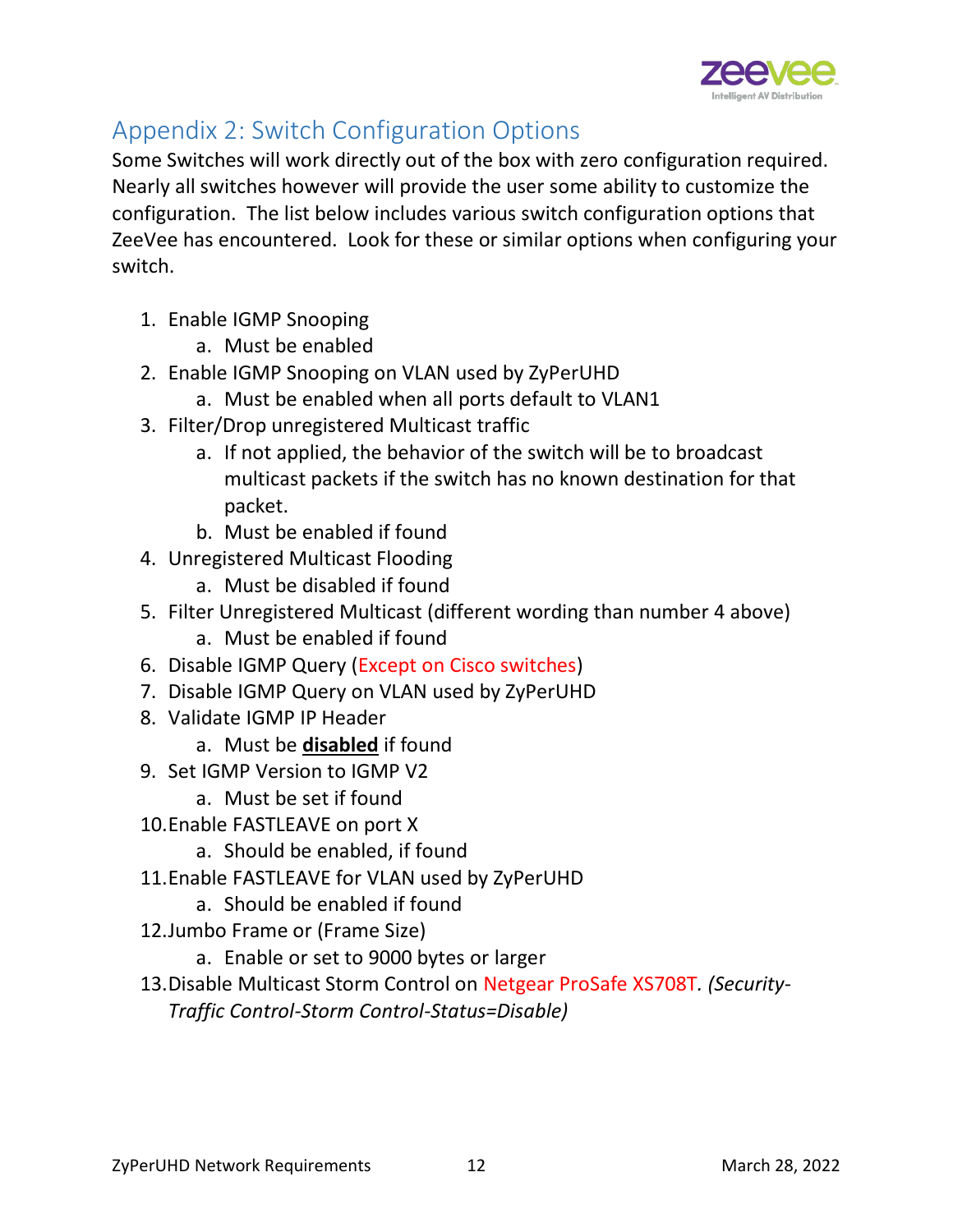

### <span id="page-12-0"></span>Appendix 3: Maximum Transmission Distance

The table below details the maximum transmission distance between either directly connected ZyPerUHD units or between the ZyPerUHD and a Network Switch.

| <b>Cable / Transmission Type</b> | <b>Maximum Distance</b> |
|----------------------------------|-------------------------|
| Category 5                       | Not Supported           |
| Category 5e                      | 100m (330 ft)           |
| Category 6 UTP                   | 100m (330 ft)           |
| Category 6 STP                   | 100m (330 ft)           |
| Category 6A UTP                  | 100m (330 ft)           |
| Category 7                       | 100m (330 ft)           |
| Category 7A                      | 100m (330 ft)           |

UTP = Unshielded Twisted Pair

STP = Shielded Twisted Pair

**Important Note:** If using PoE with ZyPerUHD units; the ZyPerUHD must have a path to the ground. This grounding can be accomplished by using a shielded network cable (F/UTP) or by making sure the ZyPerUHD itself or the connected HDMI display is grounded. (i.e. A 3-prong power connector on display)

ZeeVee offers Passive Direct Attach cables for 10G connections between switches.

| ZeeVee Part # ' | <b>Description</b>                    | Length! |
|-----------------|---------------------------------------|---------|
| Z4KSFP-DAC-1.0M | Passive Copper AWG30 10GBase SFP+ DAC | 1.0m    |
| Z4KSFP-DAC-2.0M | Passive Copper AWG24 10GBase SFP+ DAC | 2.0m    |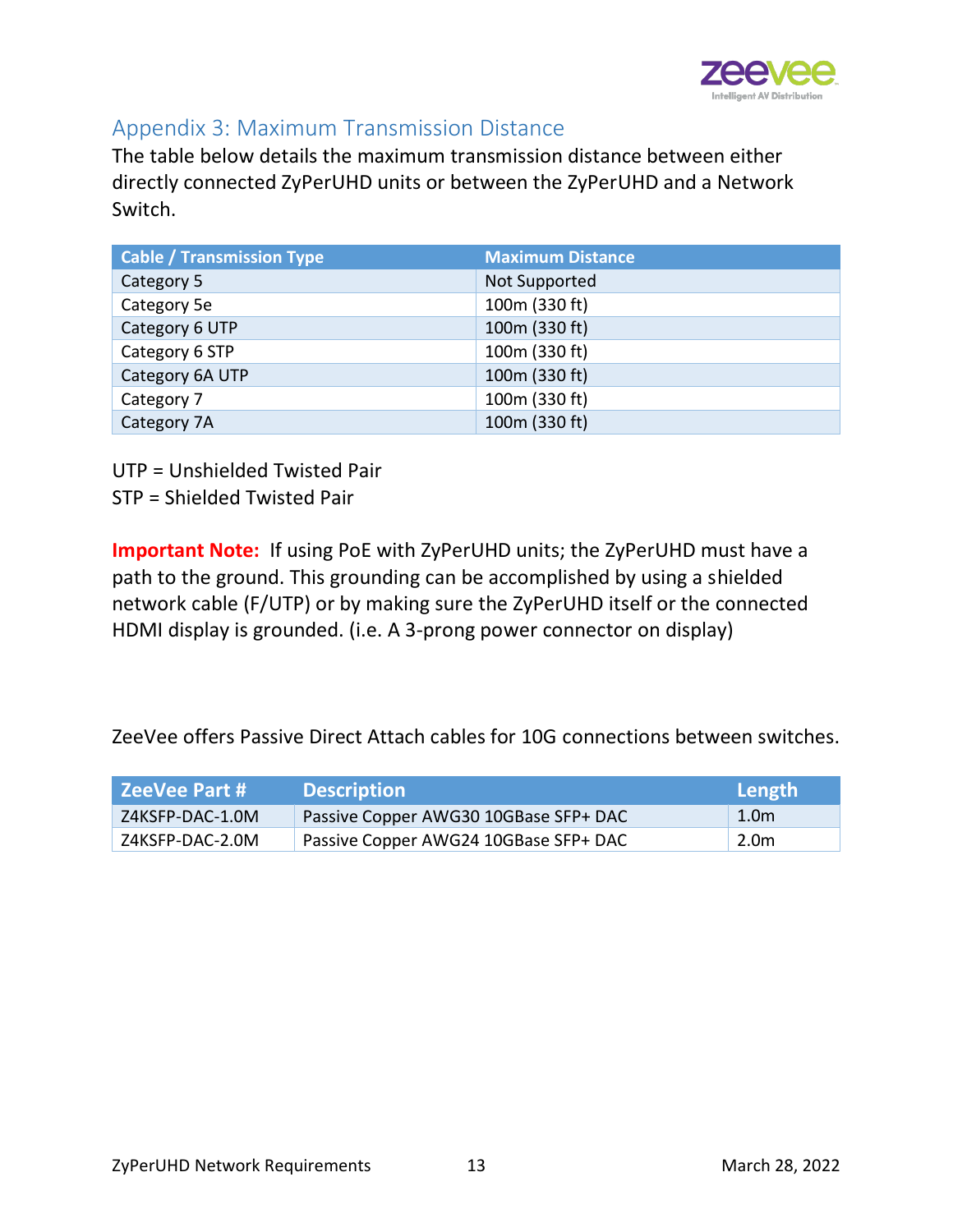

### <span id="page-13-0"></span>Disclaimers

ZeeVee has striven to ensure that this document is accurate and represents the described products fully. Although, ZeeVee assumes no responsibility for errors found, should any be found, please contact [support@zeevee.com](mailto:support@zeevee.com) and corrections will be issued as appropriate.

Customers should always consult with qualified Network Engineers regarding all network designs. Design guidance provided by ZeeVee should be considered for reference only. It is up to the customer to validate and implement any network designs. ZeeVee cannot and will not be held responsible for network designs, equipment, cabling or other installation related network items.

ZeeVee hardware designs are property of ZeeVee.

Components, sub-assemblies, and methods utilized in the designs are free of any encumbrances or appropriate licenses and rights have been obtained by ZeeVee for the use in the described products in the intended manner.

ZeeVee software is the sole property of ZeeVee except within the restrictions and guidelines of any open-source or public-license component utilized. ZeeVee represents that normal usage of the product in a typical customer installation is fully within the granted rights and privileges of any licensed component. Visit [www.zeevee.com](http://www.zeevee.com/) for further details.

The specifications of the described products may change at any time without notice.

ZeeVee forbids unauthorized disassembly, reverse-engineering, duplication, or any other attempt to recreate all or portions of the hardware or software outside of any use explicitly authorized in writing by ZeeVee.

#### **Trademarks**

All trademarks are the property of their respective owners.